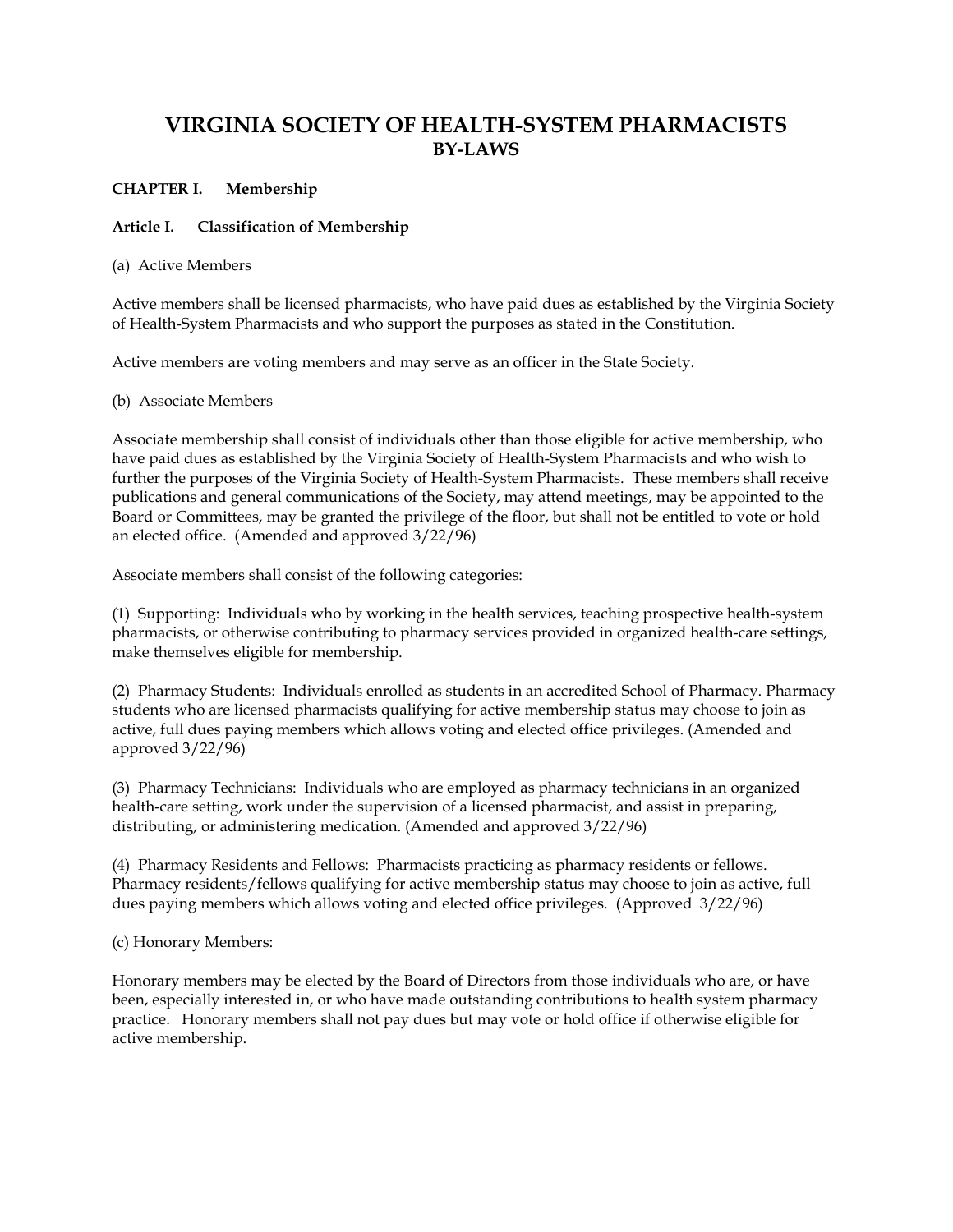# **Article II. Dues**

Dues shall be collected by the state society and established by the Board of Directors. (Amended and approved 03-31-00)

# **Article III. Applications**

(a) All Dues-Paying Members:

Applications for Active, Supporting Associate, Student, Pharmacy Technician, and Resident/Fellow membership shall be prepared on a standard form and forwarded to the Membership Chairman. Dues must accompany the applications for membership (b) Honorary Members:

Nominations for honorary membership must be submitted by two or more active members of the Society to the Board and must be approved by unanimous vote of the Board of Directors.

# **Article IV. Period of Membership**

(a) Active , Associate and Support members:

The period of membership shall coincide with either the calendar year or a period of one (1) year beginning and ending on the first day of any other established billing cycle. Membership in the State Society and the obligation for dues shall continue unless a member's resignation, signed by the member is received by the Membership Chairperson or his designee prior to the end of the year for which dues have been paid or until the member is officially notified that he is being removed for nonpayment of dues.

(b) Student Members:

The period of membership shall coincide with either the calendar year or a period of one (1) year beginning and ending on the first day of any other established billing cycle.. On completion of a membership application following licensure, they will be listed in active member status. (Amended and approved 3/31/00)

(c) Resident/Fellow Members:

The period of membership shall coincide with the billing cycle beginning and ending on the first day of the established billing cycle. On completion of their residency/fellowship, the member will be eligible for active membership. (Approved 3/22/96)

(d) Honorary Members:

Honorary members shall be elected by the Board of Directors for life.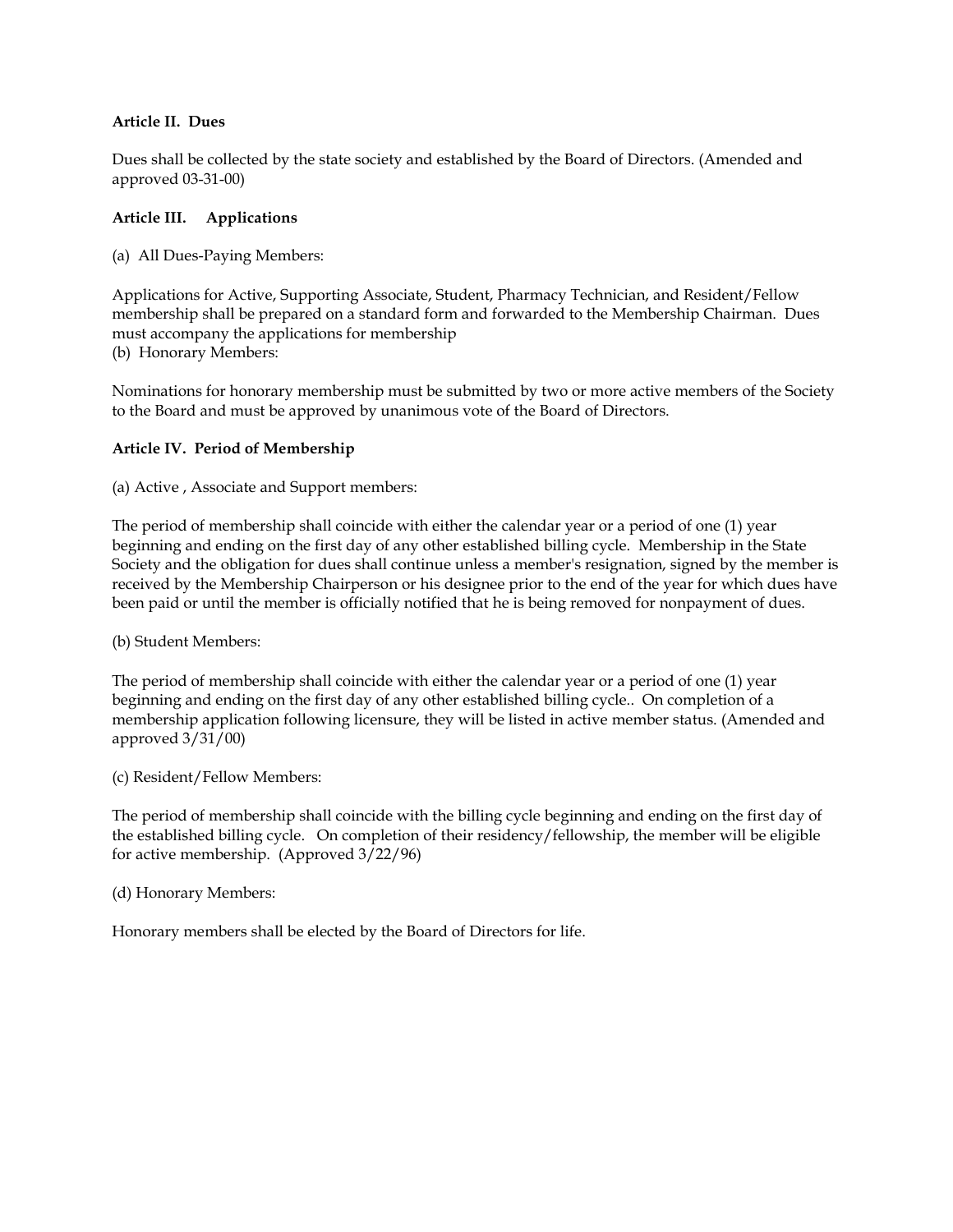### **CHAPTER II. Officers of the State Society**

### **Article I. Composition**

The officers of the State Society shall be the President, Immediate Past-President, President-Elect, Secretary, Treasurer

### **Article II. Nomination**

The Election Committee shall present candidates for President-Elect. Each candidate shall be contacted to obtain their permission to be nominated. The committee shall present candidate for Secretary on even years and candidates for Treasurer on odd years. The committee shall present candidates for Member-at-Large on even years.

### **Article III. Elections**

(a) Election of President-Elect is held annually. Election of the, Treasurer and, Secretary are held on alternate years and serve a two-year term, and/or Member-at-Large shall be held annually. Elections for Regional Presidents are held annually on the Regional level.

(b) Sixty days prior to June 1, the Elections Committee of the State Society shall send to every active member of the Society, a ballot listing the names of the candidates for President-Elect, Secretary and/or Treasurer, together with a brief review of their professional background. Within 30 days of receipt, the member shall indicate his choice of candidates for the offices to be filled. . The State Elections Committee will review the ballots and certify, within 10 days of the ballot due date, the results of the election, report the outcome to the President and Secretary, and notify the candidates of the results.

# **Article IV. Ballots**

The ballots of dues paid active members only, date-stamped within 30 days of the date indicated on the ballot, shall be submitted to the Elections Committee, who shall validate the votes. The Elections Committee shall certify to the President and the Secretary the results of the election. All candidates shall be notified of the results of the election.

### **Article V. Installation of Officers**

The President-Elect, Secretary or Treasurer, shall assume their duties during the June Board meeting conducted as a transitional meeting of officers. They shall be officially installed at the Annual Fall Seminar.

### **Article VI. Duties**

### (a) President

The President shall be the principal elected official of the State Society and shall be so recognized at all State Society programs and activities. With approval of the Board of Directors, the President shall appoint all chairmen of the Committees. The President shall appoint additional committees as needed. Except as otherwise provided, the president shall fill all vacancies for elected officers by appointment with concurrence of the Board of Directors. The President shall be a member of the Board of Directors and serve as its Chairman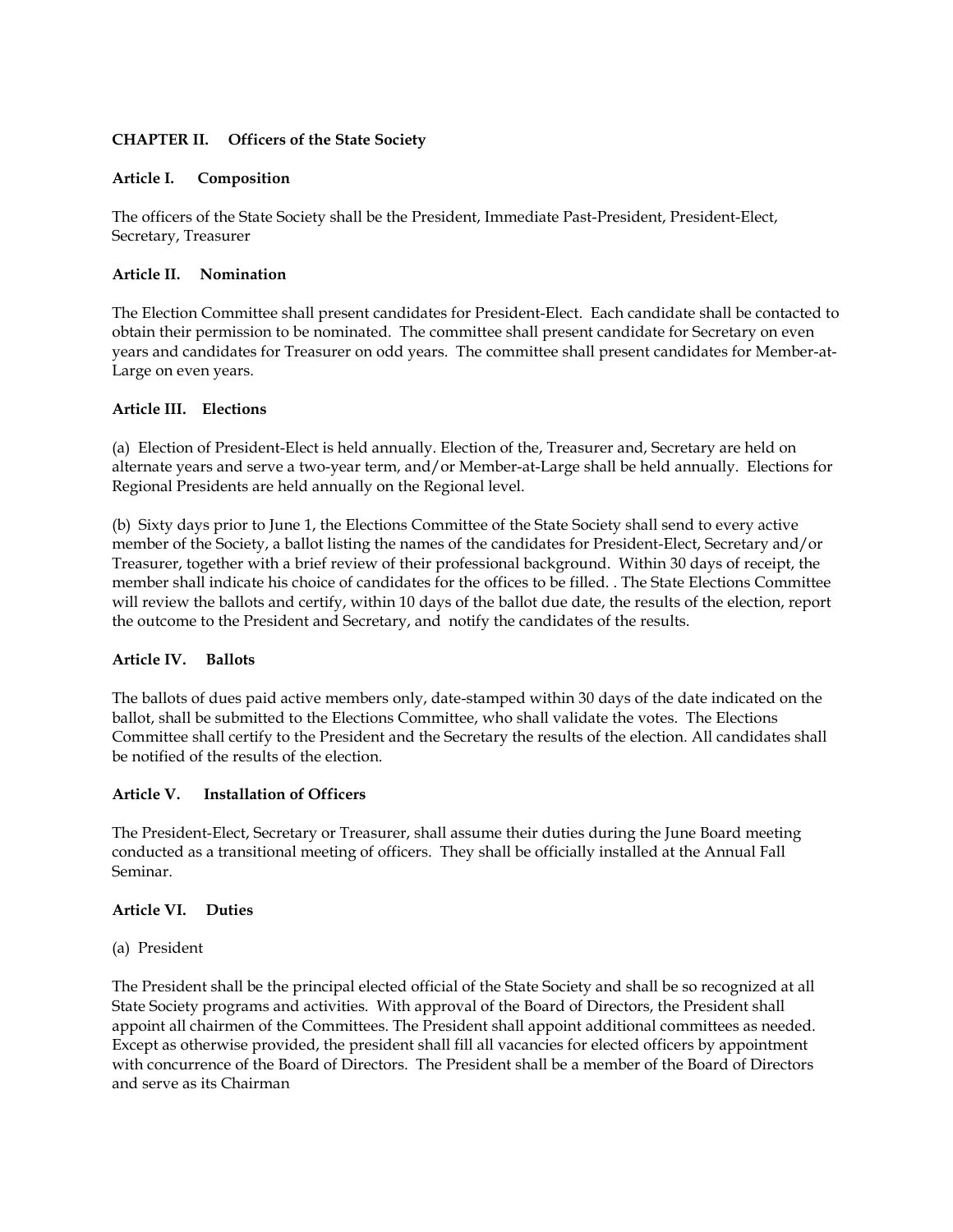### (b) Immediate Past-President

The immediate Past-President shall be a member of the Board of Directors. In the absence of both the President and the President-Elect, the immediate Past-President shall serve as Chairman of the Board. The immediate Past-President shall serve as Chairman on the Elections Committee.

### (c) President-Elect

The President-Elect shall perform the duties of the President when the president is unable to do so. The President-Elect shall be a member of the Board of Directors and serve as its Vice-Chairman. The Past-President shall assume other responsibilities as directed by the President.

### (d) Treasurer

The Treasurer shall serve as custodian of the State Society's funds. The Treasurer shall invest and disburse funds at the direction of the Board of Directors. The Treasurer shall submit a budget each fiscal year for approval by the Board of Directors. The Treasurer shall monitor the receipt of all monies The Treasurer shall be a member of the Board of Directors.

### (e) Secretary

The Secretary shall record and maintain minutes of meetings of the Board of Directors, Annual Meeting and other meetings when directed by the President. The Secretary shall conduct the State Society's correspondence as directed and shall arrange at the discretion of the President for mailing of meeting notices. The Secretary shall be a member of the Board of Directors and shall serve as its Secretary.

### (f) Member-at-Large

The Member-at-Large shall be a voting member of the Board of Directors and assume other responsibilities as directed by the President.

(Revised by the Board of Directors: 4/12/91)

# **Article VII. Vacancies**

(a) Authority is granted to the President with concurrence of the Board of Directors to appoint a member to fill Secretary, Treasurer, Members at Large, or Regional Presidents for an unexpired term.

(b) To fill a vacancy for President-Elect after the annual election, the Board of Directors shall present two nominations to the active membership for a special election.

(c) To fill a vacancy for President`, the President-elect will ascend to the President position and a special election will be held to fill the President-elect position.

# **Article VIII. Term of Office**

The President-Elect shall be elected annually for a term of one year and shall ascend successfully to the Office of President and Past President, serving one year in each position. The Secretary and Treasurer shall be elected on alternate years for a two-year term of office. The member-at-large shall be elected every other year and serve a 2-year term.

### **CHAPTER III. Board of Directors**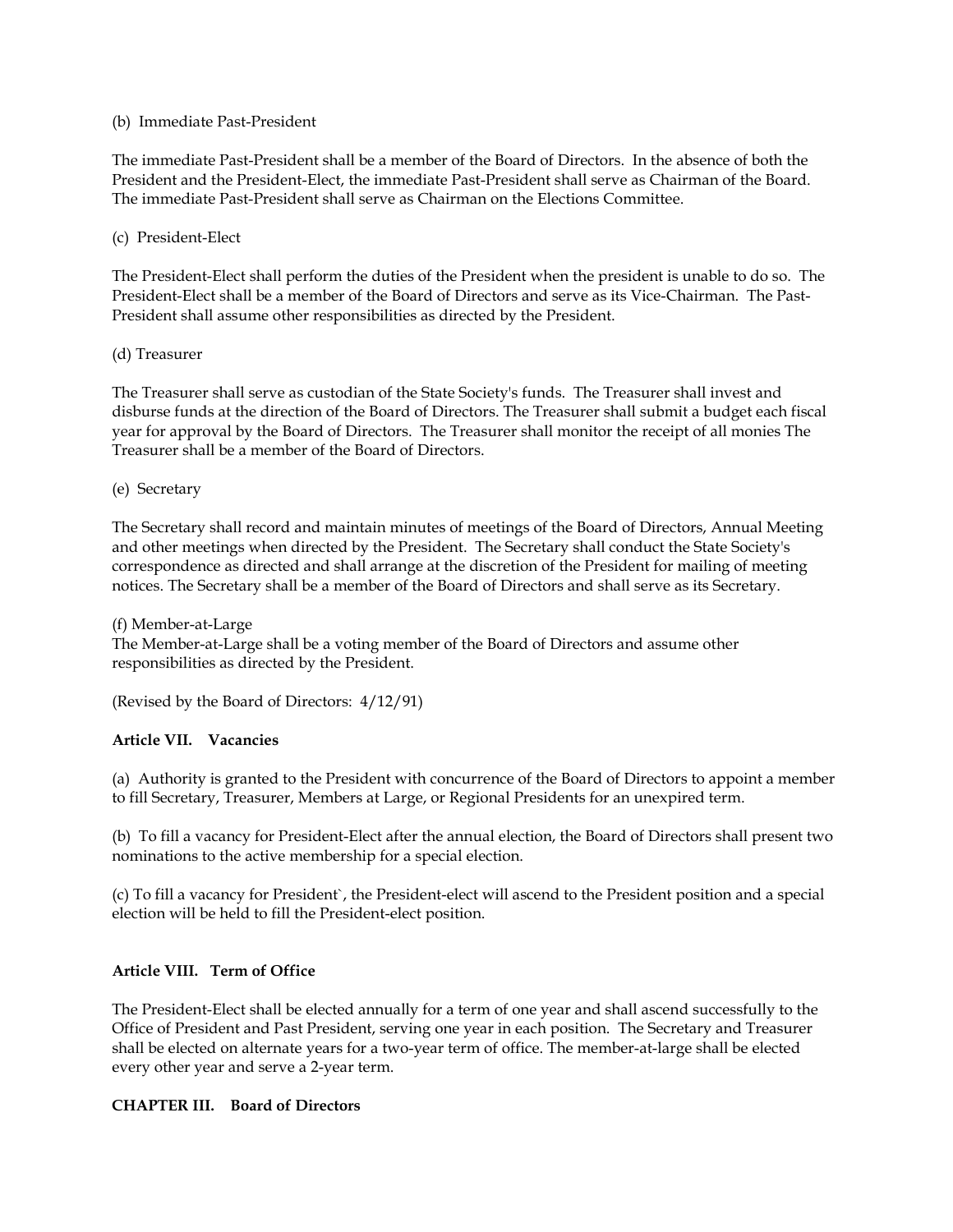### **Article I. Composition**

The Board of Directors shall consist of the following elected officials: President, Immediate Past President, President-Elect, Secretary, Treasurer, Member-at-Large, Regional Presidents, and the following ex-officio non-voting members: President, Student Chapter (s); Associate member (non-student); Liaison Representatives; Standing Committee Chairperson; Historian. No person shall serve in more than one elected office on the Board of Directors; however they may serve as Committee Chairperson.

### **Article II. Officers**

The President of the State Society shall serve as Chairman of the Board of Directors. The President-Elect shall serve as Vice Chairman of the Board of Directors. The Secretary shall serve as Secretary of the Board of Directors.

### **Article III. Committees of the Board**

Standing committees will report to the board.

### **Article IV. Other Committees**

The President shall appoint such additional committees as are deemed necessary to carry out the responsibilities and programs of the State Society.

### **Article V. Meetings**

The Board of Directors shall meet at least four times per year with one meeting as the Annual Meeting of the State Society. In addition, it shall meet at the call of the Chairperson, or upon application of any three members of the Board. (Amended June 1988)

# **Article VI. Quorum**

(a) A majority of the elected officials of the Board of Directors shall constitute a quorum.

(b) Attendance by the officers shall be considered mandatory, wherein attendance by ex-officio members is considered optional except to give reports, seek the opinion or approval of the Board on items of interest, participate in the general discussions or if otherwise requested to attend for a particular purpose. Written reports from the Committee Chairman or Liaison Representatives shall suffice in lieu of attendance.

(c) If the regional president is unable to attend a board of directors meeting, the president-elect for that region will attend and vote. If the president-elect is unable to attend or there is no president-elect for that region, the president for that region will designate a member of that region to attend and vote on his behalf. The president of that region will notify the board if this shall occur.

### **Article VII. Responsibilities**

The Board of Directors shall represent the membership of the State Society. The Board of Directors shall have charge of the property of the State Society and shall establish regulations for expenditure and investment of funds, and the signing of checks. They shall also control and manage the affairs and funds of the State Society as well as administrative, fiscal and other matters. They shall also have authority: to make contributions of State Society funds and properties to foundations or other organizations for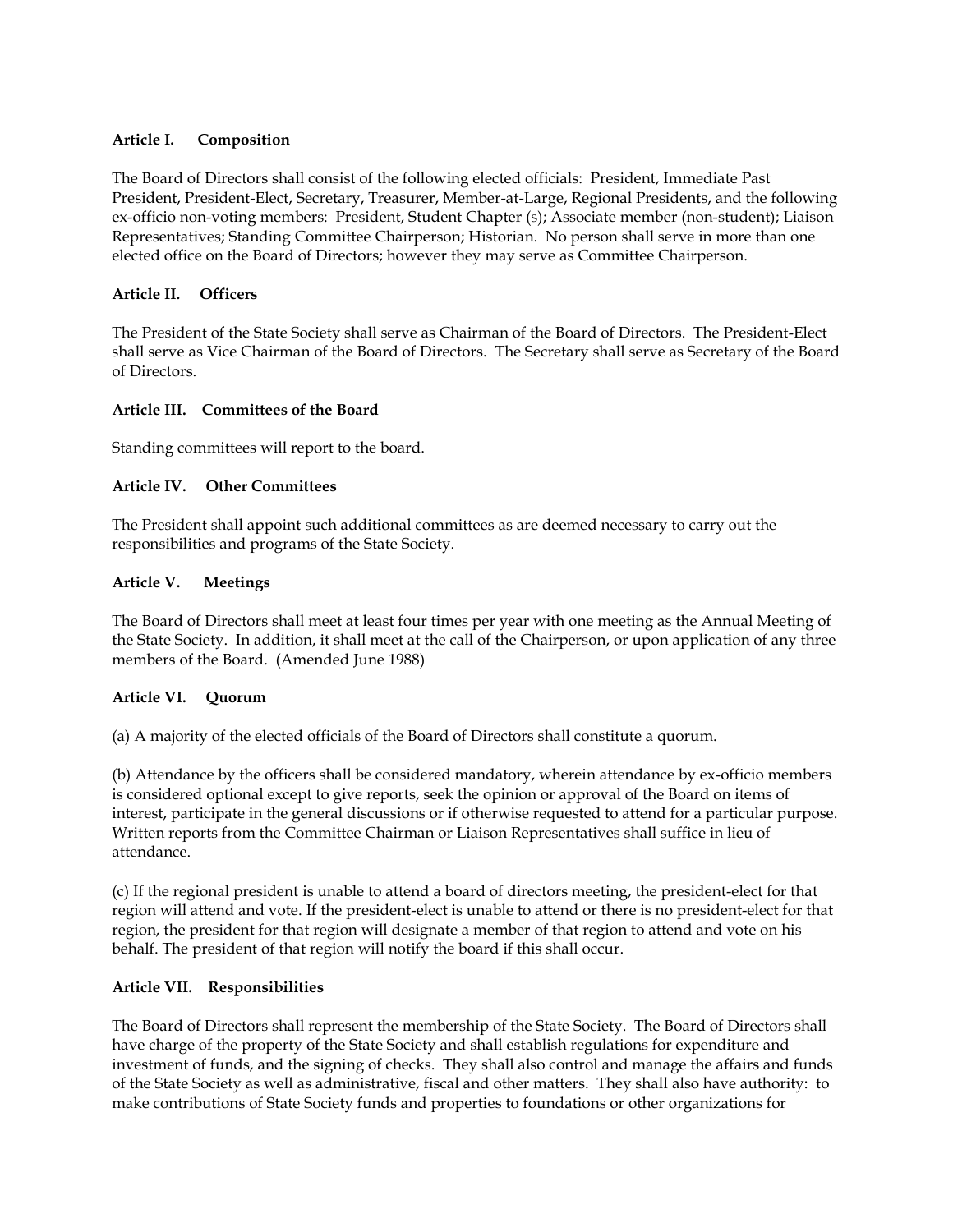research and educational activities of benefit to organized health care; to supervise and to select the editor of the State Society publications; to make ultimate decisions regarding the acts of committees and officers on professional policy matters; to accept, on behalf of the State Society, grants, contributions, gifts, bequests or devices to further the purpose of the State Society; to do and perform all acts and functions not inconsistent with the bylaws.

# **CHAPTER IV. Liaison with Other Organizations**

# **Article I. Representation**

(a) Appointments of representatives of the State Society as liaisons with other organizations or practice areas shall be subject to approval by the Board of Directors. The purpose of a liaison shall be to act as a service agent to its parent organization or specific practice area, and to discuss, and recommend solutions to problems of mutual interest. All recommendations of a liaison shall be subject to approval by its parent organization when applicable.

(b) A member of the State Society appointed as a representative to another organization shall not be authorized to commit the State Society without prior approval by the Board of Directors.

# **CHAPTER V. Affiliated Regional Chapters**

# **Article I. Definition**

The State shall be divided into geographic regions. There may be one affiliated chapter in each region. Petition may be made to the Board requesting modifications in geographic regions.

# **Article II. Membership**

Each active, associate and honorary member shall be assigned membership in the Regional Chapter geographically closest to his residence or place of practice or, if he so requests, another chapter of his choice. Persons not so classified may attend meetings of the affiliated regional chapter upon invitation. All active members of affiliated regional chapters must be members of the Virginia Society of Health-System Pharmacists.

# **Article III. Responsibilities**

Affiliated regional chapters shall foster the objectives of the Virginia Society of Health-System Pharmacists. Members of the affiliated regional chapters shall strive to implement the professional policies of the State Society among themselves and in the settings in which they practice.

Affiliated regional chapters are privileged to adopt official professional policies of the State Society of Health-System Pharmacists. Affiliated regional chapters may not adopt, publicize, promote, or otherwise convey any policy or principle in the name of the Virginia Society of Health-System Pharmacists which has not been officially adopted by the State Society.

# **Article IV. Meetings**

The regional chapters shall determine the frequency of regional meetings.

# **Article V. Dues**

All dues must be paid directly to the State Society. (Amended and approved 03-31-00)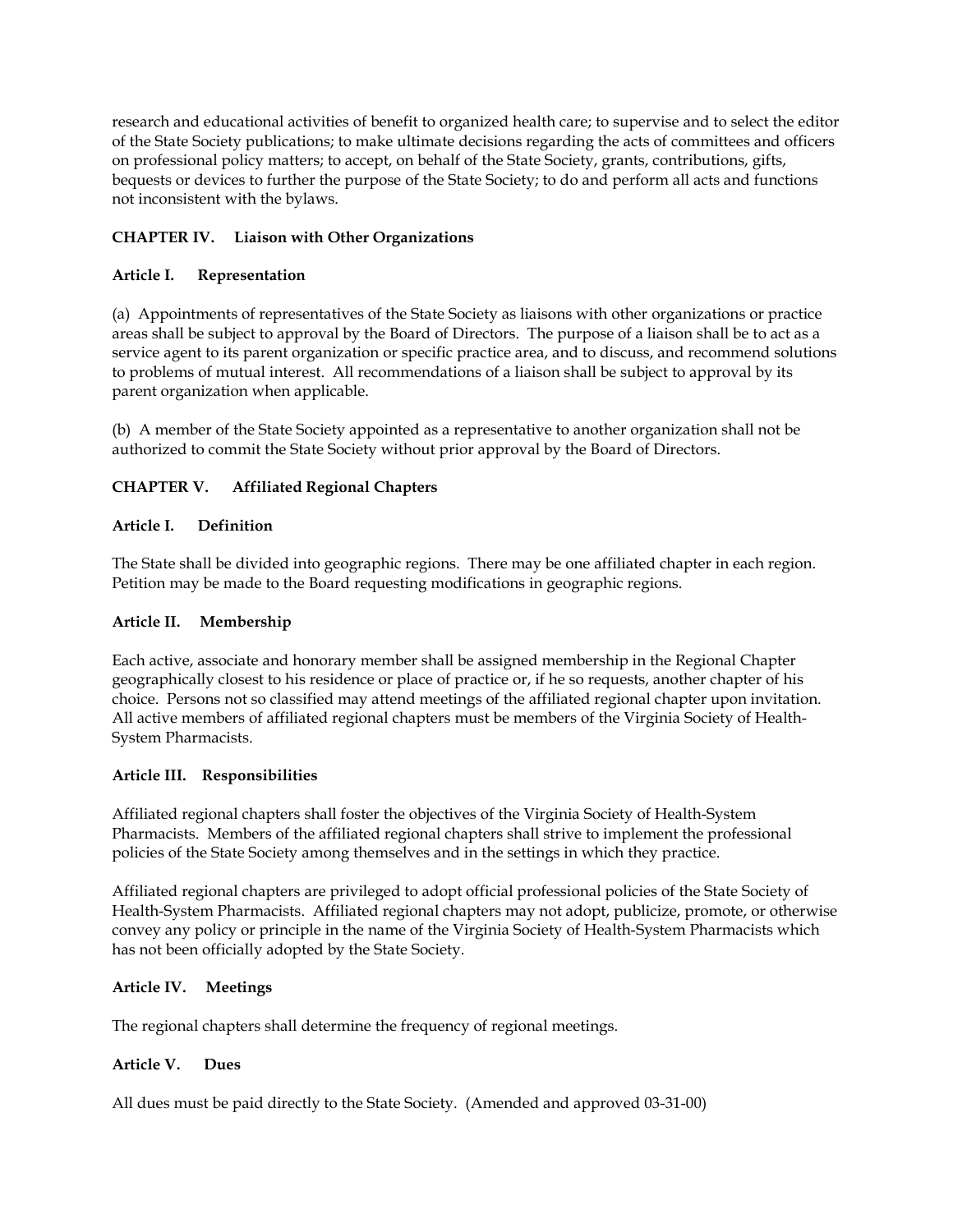# **Article VI. Regional Officers**

A Regional President, President-elect, and Recorder-Treasurer shall constitute the Executive Committee of each regional chapter. Each officer shall be elected by the members within the region. The Regional President shall serve on the Board of Directors of the State Society.

### **Article VII. Election**

Elections should occur at regular intervals as stated by the bylaws. Nominees shall be active members in good standing. Ballots should be distributed within the region to members eligible to vote. In the event there are no interested candidates for an office an appointment can be made by the President of VSHP or a special election can be held within the region.

(Amended and approved 03-31-00).

### **Article VIII. Term**

The Regional President-elect shall serve as Regional President-elect for a term of one year and then ascend to the Office of Regional President for a term of one year. The Recorder-Treasurer shall serve for a term of two years. An individual serving as Regional President-elect then Regional President may not serve more than two consecutive terms.

### (a) Regional President

The Regional Presidents shall act as liaison between the Board of Directors and the regional chapter and shall chair the Executive Committee of the regional chapter which they represent. They shall communicate the needs and wishes of the regional chapters to the Board and shall report back to the regions on actions taken by the Board. They shall work with the regional chapters and individual members in matters requiring State Society assistance.

(b) Regional President-elect

The Regional President-elect shall plan the program for each regional meeting. The Regional Presidentelect shall perform the duties of the Regional President whenever the Regional President is unable to do so.

### (c) Secretary

The Secretary shall receive monies for the Regional Chapter. The Secretary may open and maintain a checking account and/or a banking account in the name of the Regional Chapter of the Virginia Society of Health-System Pharmacists. (Amended and approved 03-31-00)

### **Article IX. Vacancies**

If the office of Regional President becomes vacant, it shall be filled by the Regional President-elect. If the Office of Regional President-elect becomes vacant, a special election, either held by ballot or at the regional meeting, may be conducted to fill the vacant office. If the Office of Secretary becomes vacant, the Regional President shall appoint a replacement.

### **Article X. Dissolution**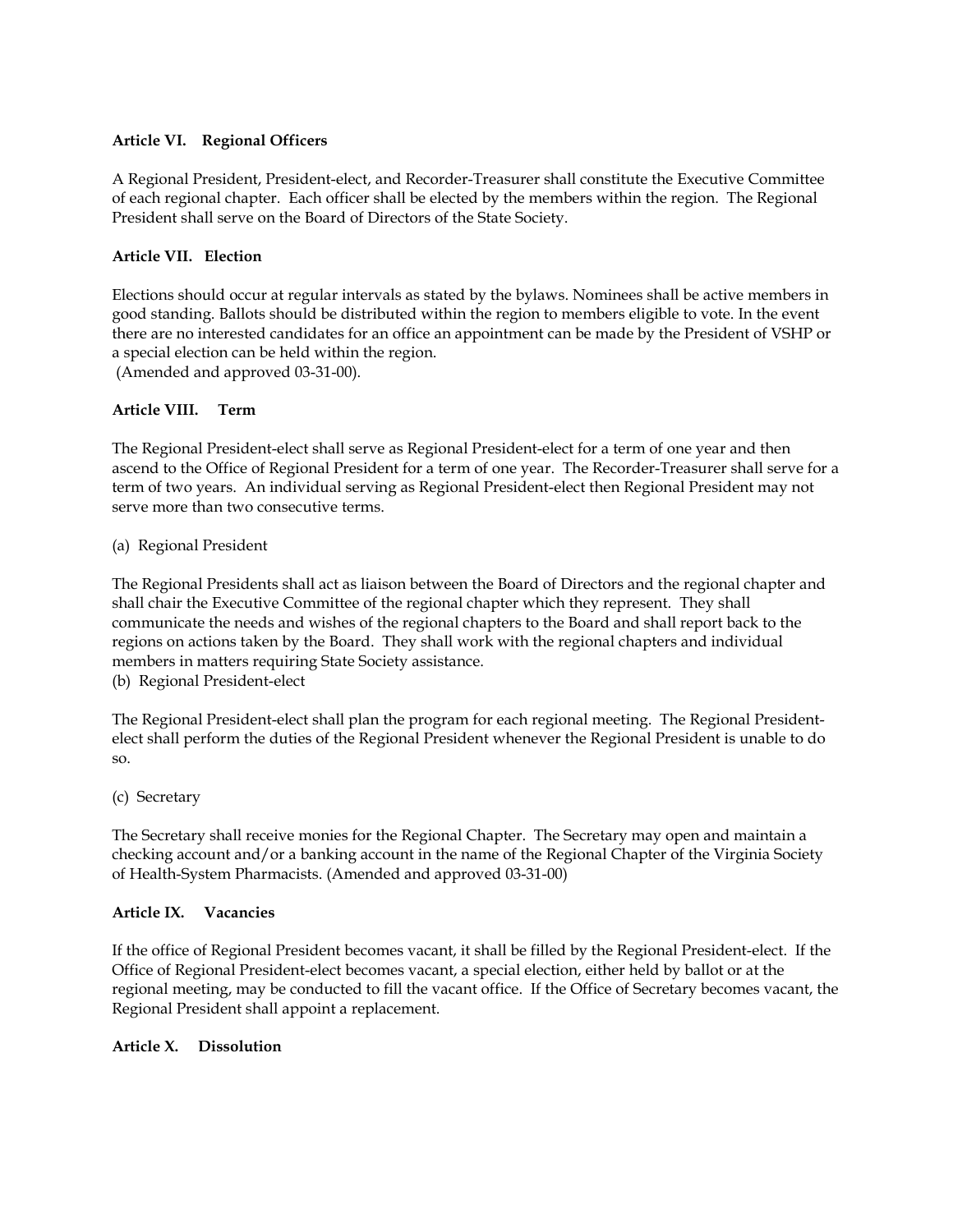In the event of the dissolution of an affiliated regional chapter, any assets remaining after payment or provisions for payment or return of liabilities, debts and obligations shall be distributed to the Treasurer of the State Society.

### **CHAPTER VI. Affiliated Student Chapter**

### **Article I. Definition**

The State Society may maintain an Affiliated Student Chapter(s) at accredited School(s) of Pharmacy in Virginia. (Amended and approved 03-22-00)

### **Article II. Membership**

The membership of the Chapter shall consist of pharmacy students as provided in the Bylaws. Members shall be students in good standing at their respective school, who have paid dues as established by the VSHP Board of Directors, and support the purposes of the Student Chapter of the Virginia Society of Health-System Pharmacists as stated in the Mission Statement of the Constitution. Other requirements for membership shall be stated in the Bylaws. (Amended and approved 03-22-00)

### **Article III. Responsibilities**

The Affiliated Student Chapter shall foster the objectives of the Virginia Society of Health-System Pharmacists. Each Chapter shall maintain governing documents approved by the VSHP Board of Directors (see Appendix I). (Amended and approved 03-22-00)

### **CHAPTER VII. Annual Meeting**

The State Society shall hold an Annual Fall Meeting which shall include installation of new officers. A continuing education program may be held in conjunction with the meeting. Annual reports from the officers, committees, and liaison representatives will be made at this meeting.

# **CHAPTER VIII. Publication**

### **Article I. Official Publication**

The State Society shall have an official publication.

### **Article II. Editor**

The Editor of the State Society's official publication shall be appointed by the Board of Directors for a period of two (2) years. Such appointment is renewable. The Editor may attend meetings of the Board of Directors of the State Society.

### **CHAPTER IX. Affiliation**

### **Article I. Affiliation**

The Society shall be affiliated with the American Society of Health-System Pharmacists.

### **Article II. Delegates to the ASHP House of Delegates**